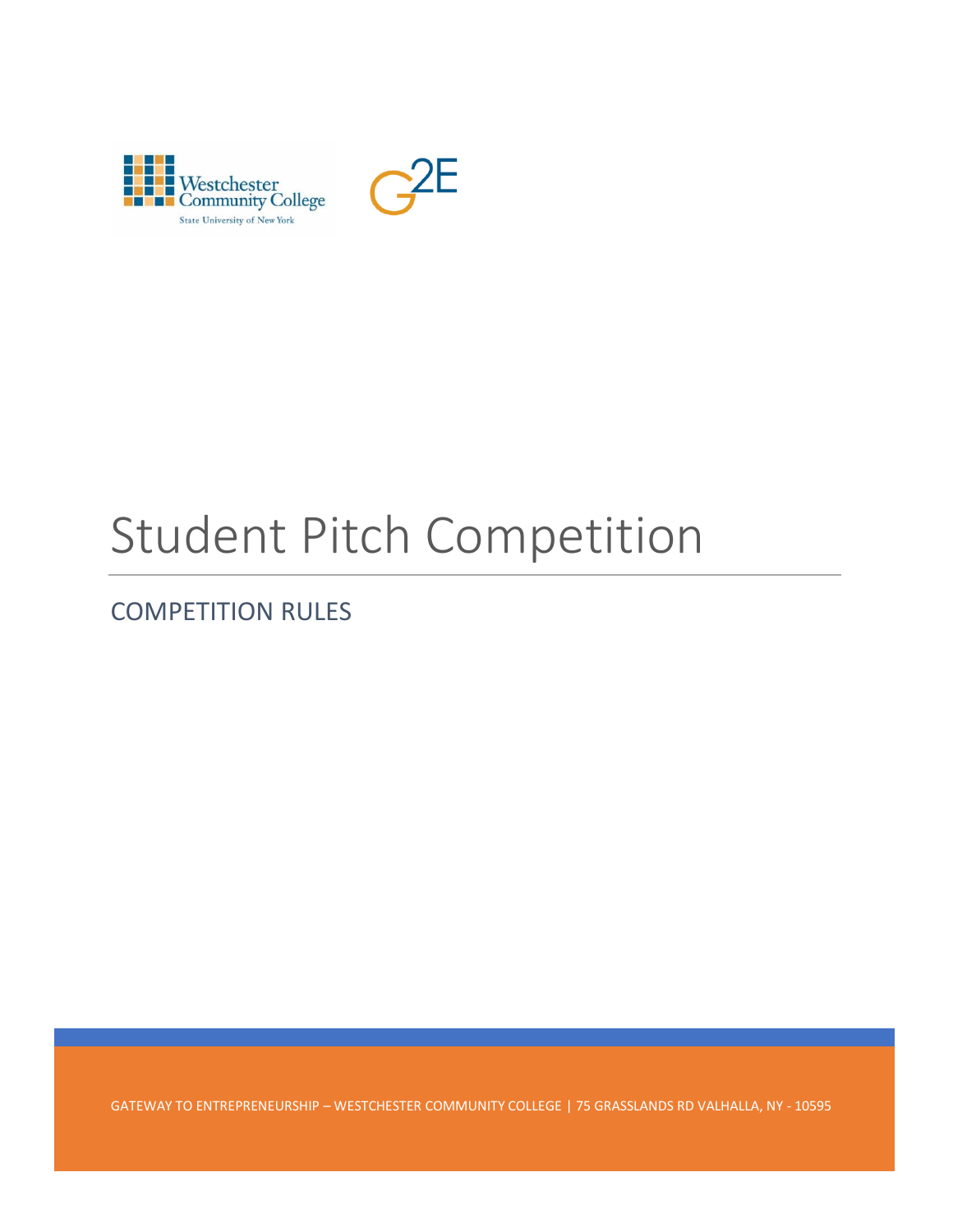# **Table of Contents**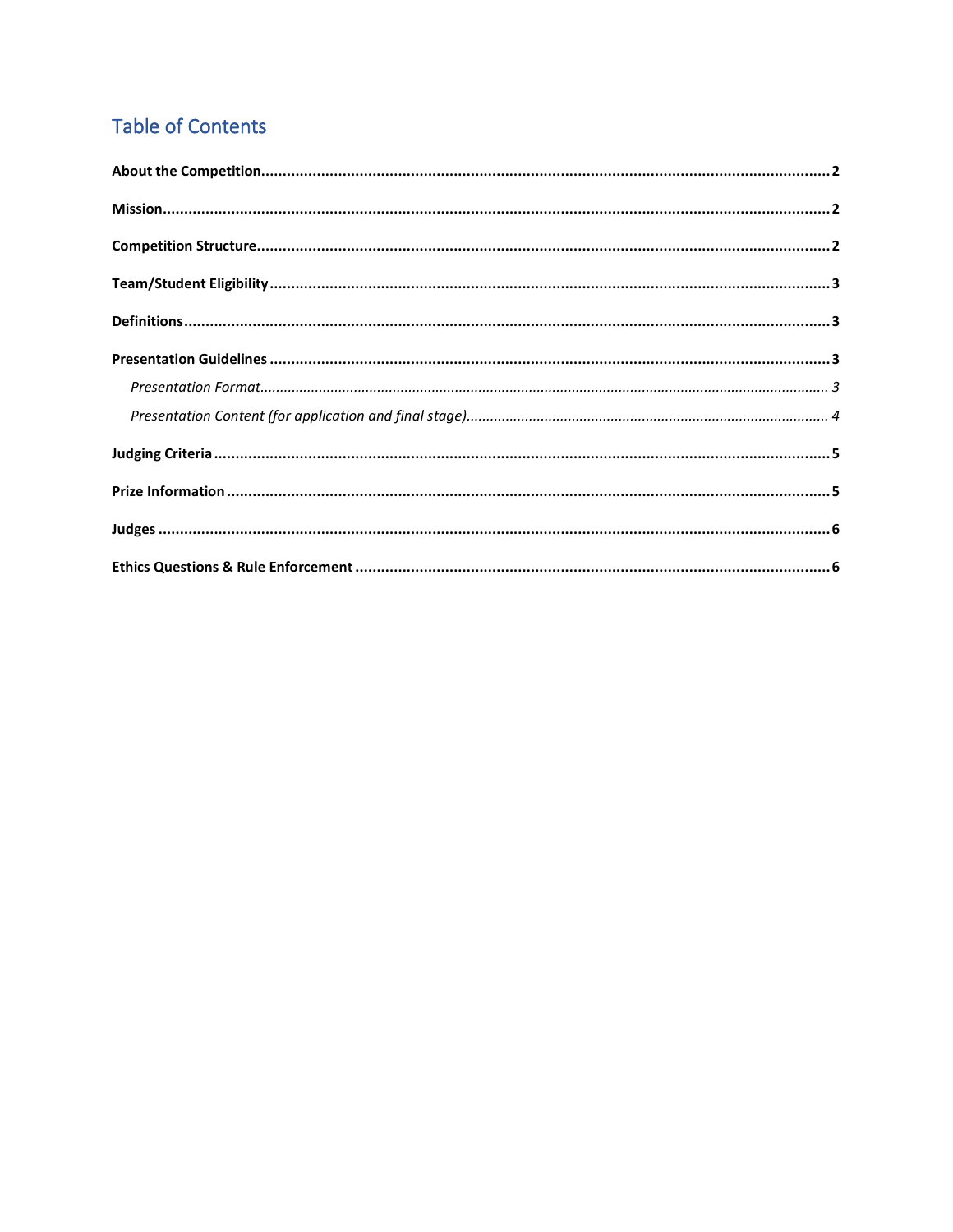## <span id="page-2-0"></span>About the Competition

The Westchester Community College Student Pitch Competition was originally established as an internal competition that took place during the Grow Your Business Conference in November. This conference is the most comprehensive learning and networking event for entrepreneurs and small business owners in Westchester County.

In 2020, the College decided to invite students from other colleges in Westchester to participate in the competition. As a result, students from Iona College, Manhattanville College, Mercy College and Purchase College will participate this year.

The final stage of the competition will take place online on November 20, 2020.

Each college will recruit and support their students. The winners will be selected by esteemed judges, including mentors, professors, angel investors, and leaders from the business community.

### <span id="page-2-1"></span>**Mission**

Westchester Community College is committed to student success, academic excellence, workforce development, economic development and lifelong learning. In this context, promoting entrepreneurship and the creation of new ventures is vital.

The student pitch competition at Westchester Community College aims to provide an entrepreneurial experience that includes applying creativity, problem solving, communication, networking and economics skills into a fair competition for students from all backgrounds and businesses of all kinds in order to promote venture creation.

## <span id="page-2-2"></span>Competition Structure

Interested students should register no later than **October 31, 2020 at 12pm** through a link to be provided by Westchester Community College**.** All participants (individual students or teams of up to 4 members) will fill out a single application. And they will submit a 1-minute video pitch no later than October 31. **Go to [www.sunywcc.edu/student-pitch](http://www.sunywcc.edu/student-pitch) to register.**

An initial pre-selection will take place on November 6<sup>th</sup> at 10:30am when a group of mentors/judges will join a virtual session to discuss each application/video presentation and decide who are the top 5 applicants who will advance to the final stage of the competition to take place on **Friday, November, 20, 2020, 10:30am virtually**.

Each participant College may send up to 5 participants to apply to the Westchester Community College Student Pitch Competition.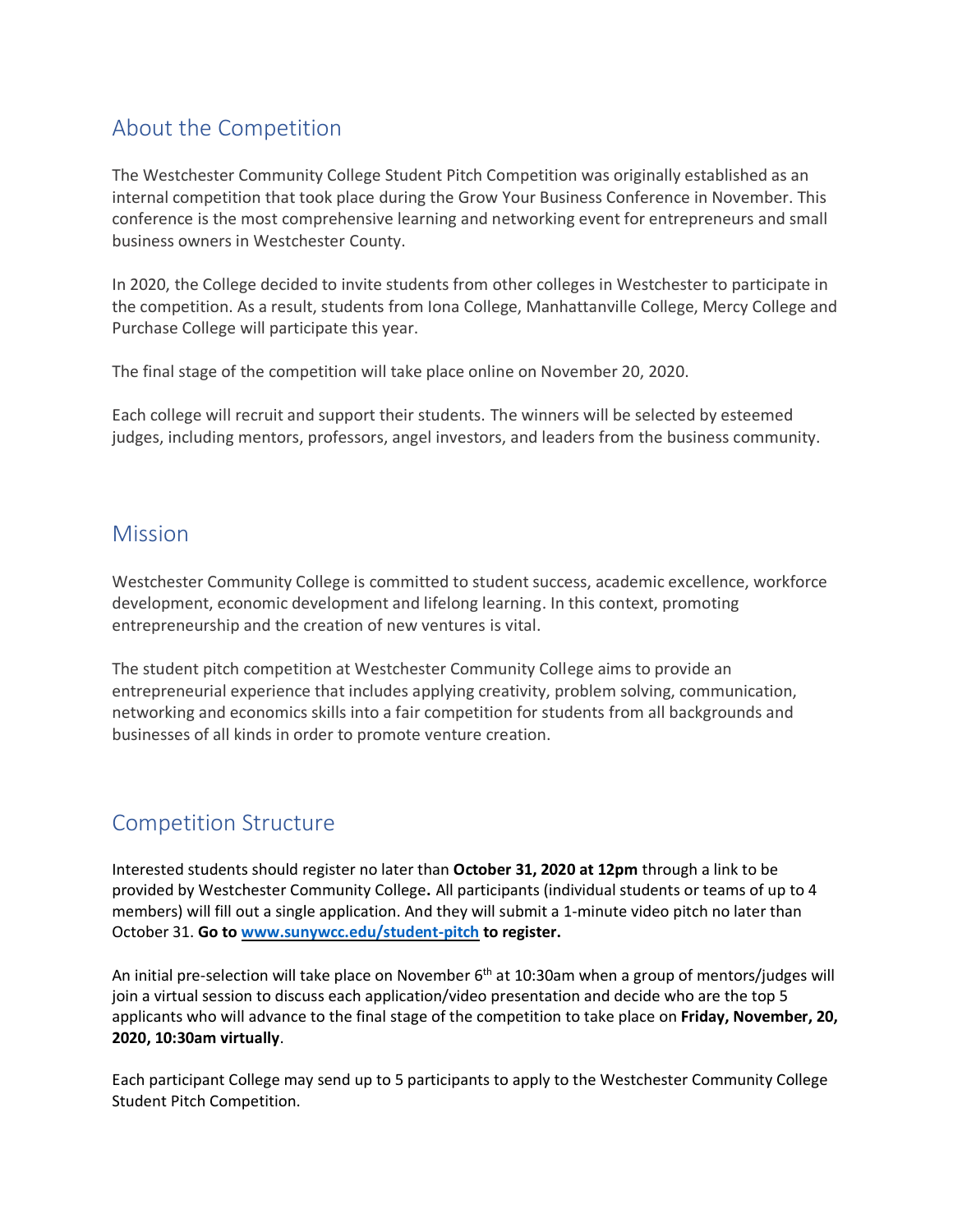Each College will promote the competition within their students and provide mentoring support as needed and freely defined by each College.

## <span id="page-3-0"></span>Team/Student Eligibility

In order to be eligible to apply for and participate in the WCCSPC, all teams must meet the following criteria:

- "Students" are any graduate, undergraduate, and/or community college students enrolled partor full-time at the participating colleges during the current academic year. Students who graduated during the Spring semester are still eligible to compete in the competition
- Student(s) must be the presenter(s) in both stages of the competition.

# <span id="page-3-1"></span>Definitions

- Judges will distinguish participants into 2 categories: New Idea or existing Concept
	- $\circ$  New idea is an innovative solution to an existing problem, a new concept that involves some degree of innovation
	- $\circ$  Existing concept offers a solution that already exists in the market
- Teams in both categories may represent for-profit or non-profit ventures
- Specific information will be evaluated depending on each category, but both will be competing for the same prize
- New ideas or existing concepts belonging to any industry will be accepted
- The identification of a New Idea category is intended to recognize innovative business solutions that have not been proved yet. The goal is to encourage students in the earliest stages of business development to innovate as they continue building their endeavors
- Participants who are presenting an existing concept will have to prove a certain degree of improvement in their solution
- Minority & Women-owned Business Enterprise (MWBE) classification should be self-identified by students on the application form.

## <span id="page-3-2"></span>Presentation Guidelines

#### <span id="page-3-3"></span>Presentation Format

The presentation format for the pre-selection stage will consist of the application form & a 1-minute video that must include at least the problem that originated your idea, the solution (why and what product/service), size of the opportunity, and why you.

For the final stage of competition, each of the 5 semi-finalists will have up to **7 minutes to virtually pitch**, followed by **up to 5 minutes of Q&A** with a panel of judges. Other participants from the Westchester community of colleges and businesses will be allowed to listen to the virtual session.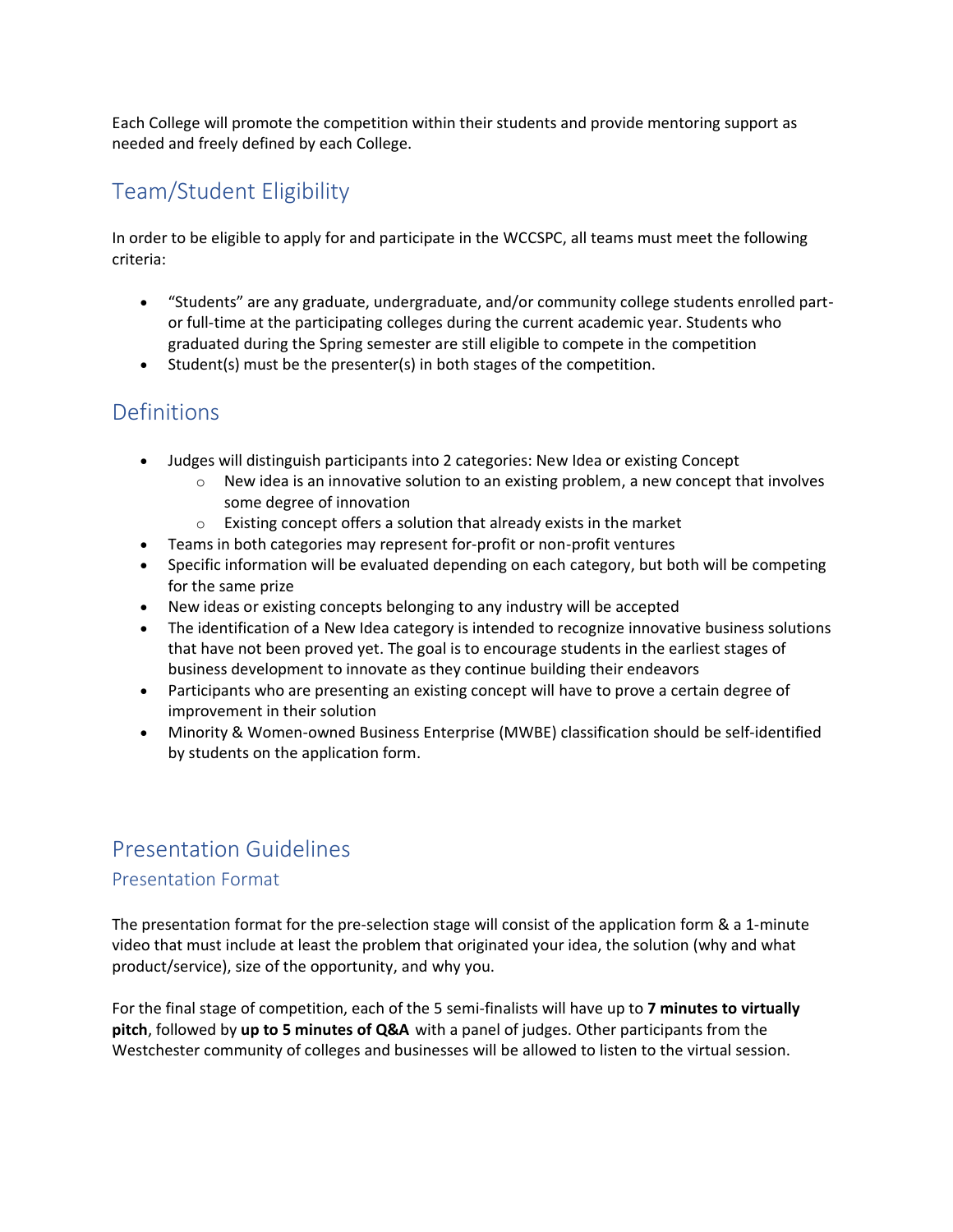#### <span id="page-4-0"></span>Presentation Content (for application and final stage)

It is recommended that you seek to address the following questions in your presentation:

#### *Product/Service*

- 1. **Problem:** What problem originated your business idea?
- 2. **Solution: Product/Service -** What is your product/service offering? How does it solve the problem?
- 3. **Function and Benefit:** How does your product/service work? Define and quantify key benefits (e.g. cost, performance, technical, etc.) for customers.
- 4. **Development Stage:** Where is the product/service in its evolution (e.g. idea/conception, proof of concept, fully tested prototype, etc.)?

#### *Business Model and Team*

- 1. **Structure:** What is the structure of your company? Do you have the team members that you need to grow the business? How will the structure change with growth?
- 2. **Value Proposition:** What is your company's key value proposition (e.g. lowest cost, highest reliability, best performance, etc.)?
- 3. **General Description:** What is your business model? Describe how your business makes money and how it will assure great and long-term sustainability for the future.

#### *Competitive Position*

- 1. **Competitors:** Who is your competition?
- 2. **Edge over Competition:** What makes you better than other competitors currently in the market?
- 3. **Sustainability:** Is this competitive position sustainable?
- 4. **IP Protection:** How will you protect your intellectual property?

#### *Markets*

- 1. **Target Market:** What markets and market segments are you targeting? How big are these markets and how can you sustainably capture them?
- 2. **Barriers to Entry:** What are the key market barriers and how will they lend to your success?

#### *Customers*

1. **Customers:** Who are the specific customers that you are pursuing or will pursue? Do you have any letters of interest and/or intent to purchase? Do you have any actual sales to date?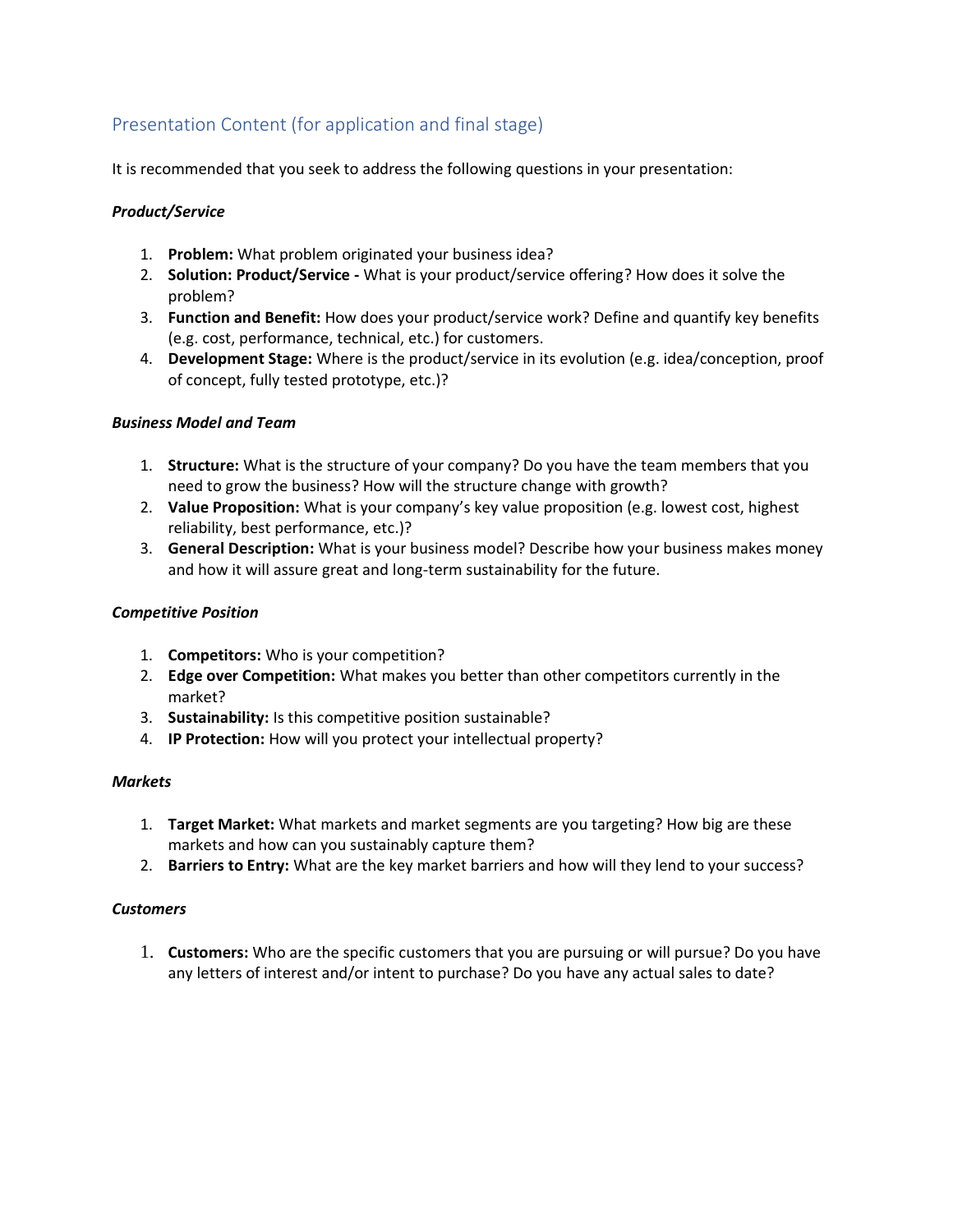# <span id="page-5-0"></span>Judging Criteria

Judges are asked to evaluate companies according to the following criteria:

- *Purpose Vision:* The business' purpose/vision is clear, understandable, original and compelling
- *Opportunity*: The opportunity has been well defined and clearly communicated
- *Customer:* The target customer is clearly identified, and the participant has the ability to reach and retain them
- *Product:* The product or service is something unique that has a protectable competitive advantage in the proposed market
- *Business Model:* The business model is feasible and financially realistic
- *Financial Understanding:* The team has a solid understanding of the financial requirements of the venture
- *Management Capability:* The student entrepreneur/team has sufficient expertise to manage the business in the current stage of their business cycle and/or has presented specific needs for the near future
- *Market Strategy:* The market strategy is clearly defined
- *Competitors:* Relevant business competitors have been identified
- *Innovation (for new ideas):* The team has presented on a transformative idea that will create a disruption in the market
- *Efficiency* (existing concept): The team has developed an efficient existing concept that creates an impact in its industry/market/niche
- *Overall presentation:* The overall presentation exhibits professionalism and competence. The student answered questions with expertise.

## <span id="page-5-1"></span>Prize Information

The tentative prize breakdown for the WCCSPC is as follows:

- $\circ$  \$1,000 First Place team
- o \$500 Second Place team

"Minority & Women-owned Business Enterprise" or MWBE is a classification defined by New York State to be any venture "in which at least fifty-one percent (51%) is owned, operated and controlled" by women or members of the ethnic minorities listed on the Empire State Development website. As organizers of this competition, we want opportunities to be available to everyone on a level playing field. Therefore, we will encourage the Colleges participating in the competition to consider MWBE ventures, to encourage members of these groups to start and succeed in business ventures and to create a more equitable future for everyone.

All prizes must be claimed within 30 days of the date of the competition or will be forfeited.